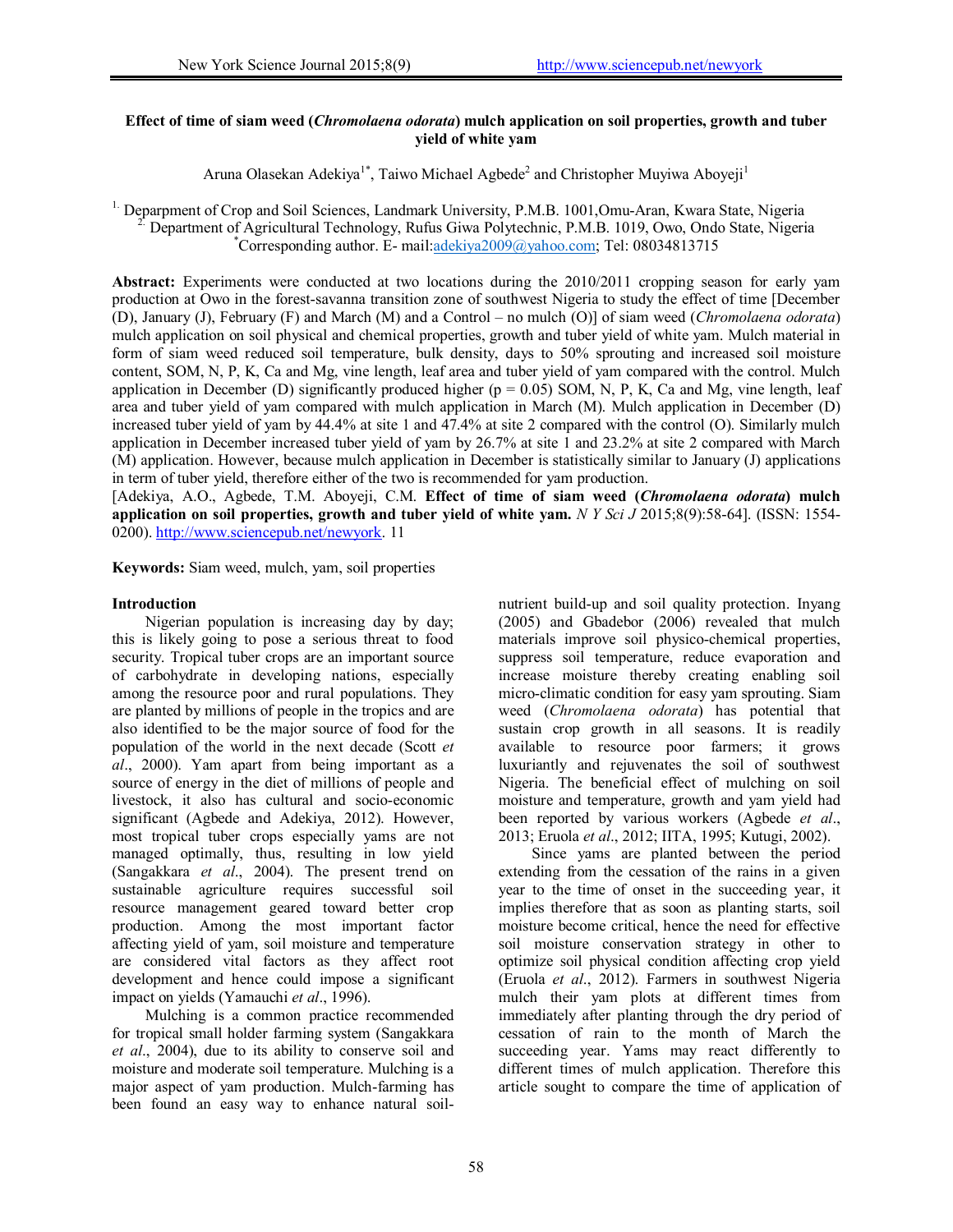mulch on soil physico-chemical properties, growth and tuber yield of white yam.

#### **Material and methods**

#### *Site description and treatments*

Field experiments were carried out at Isuada (site 1 - latitude  $7^\circ$  13'N and longitude  $5^\circ$  35'E) and Obasooto village (site  $2$  - latitude  $7^{\circ}$  12'N and longitude  $5^{\circ}$  32'E), in Owo during the 2010/2011 early yam cropping season. Owo is located within the forest-savanna transition zone of southwest Nigeria. The soil at Owo is an Alfisol, and is classified as Oxic Tropuldalf (USDA, 1999) or Luvisol (FAO, 1998) derived from quartzite, gneiss and schist (Agbede, 2006).The average rainfall varied from 1000 to 1240 mm. Owo has a bimodal rainfall pattern with first season commencing from March to July with dry spell in August followed by the second season, from September to November. The sites were manually cleared from 2-year old bush fallow after arable cropping. The experiment consisted of four different times [December (D), January (J), February (F)and March (M)] of mulch (Siam weed: *Chroolaena odorata*) applications to white yam (*Dioscorea rotundata* cv. Gambari) and a control (O) (no application of mulch). The 5 treatments were laid out in a randomised complete block design with 3 replications. Each block comprised 5 plots, each of which measured 6 x 5  $m^2$ . Blocks were 1 m apart and plots were 0.5 m apart. The same treatment was allotted to each plot at the two sites.

# *Planting of yam and application of mulch*

After manual clearing, mounding was done manually at 1 m x 1 m spacing in November 2010. Each mound was approximately 1 m wide at the base and about 0.75 m high. Planting was done immediately after mound construction in November at Isuada (site 1) and Obasooto (site 2). One seedyam weighing about 0.4 kg of white yam (*Dioscorea rotundata* cv. Gambari) was planted per mound. One month after planting (10th of December, 2010), fresh siam weed was collected from nearby bush containing green tender stems and the leaves equivalent to 10 t/ha was applied (Agbede, *et al*., 2013) to cover the mound for December treatment. Siam weed leaves and tender stems were also collected and applied on 10thJanuary, 10thFebruary and 10thMarch, 2011 at Isuada (site 1) and Obasooto (site 2) for January, February and March treatments, respectively. Staking was done after sprouting; weeding was done manually with a hoe four times throughout the cropping period at both sites.

#### *Determination of soil properties*

Prior to the commencement of the experiment in 2010, soil samples were taken from 0 to 15 cm depths of a pit located at each site. The samples were put in an oven set at  $100^{\circ}$ C for 24 h for determination of bulk density. The soil samples were also bulked, air-dried and sieved using a 2mm sieve and analysed for particle-size, soil organic matter, total N, available P, exchangeable K, Ca and Mg, and pH. At the end of the experiment (2011), soil samples were also taken for routine soil analysis on plot basis. Samples were analysed as described by Pansu and Gautheyrou (2006). Particle-size analysis was done using hydrometer method (Gee and Or, 2002). The organic matter was determined by the procedure of Walkley and Black using the dichromate wet oxidation method (Nelson and Sommers, 1996). Total N was determined by micro-Kjeldahl digestion method (Bremner, 1996), available P was determined by Bray-1 extraction followed by molybdenum blue colorimetry (Frank *et al.*, 1998). Exchangeable K, Ca and Mg were extracted using ammonium acetate, K level was determined using a flame photometer, and Ca and Mg by the EDTA titration method.

From late March, determination of certain soil physical properties in all plots commenced and this was done at monthly interval on six occasions throughout the growing period. Five undisturbed core samples were collected at 0-15 cm depth from each plot on the top of yam mound using steel core samplers (4 cm diameter, 15 cm high) and were used for the determination of bulk density and gravimetric moisture content after oven drying of samples at  $100^{\circ}$ C for 24h. Soil temperature was determined at 15.00h with a soil thermometer inserted to 15 cm depth. Five readings were made per plot at each sampling time and the mean data were computed.

# *Growth and yield parameters*

Ten plants were selected per plot for the determination of leaf area at 7 months after planting (MAP) using graphical method. Vine length was measured by meter rule at harvest (8 months after planting). Days to 50% sprouting was done by counting the number of days from planting to when 50% of the seedyam sprouted.

# *Statistical analysis*

Data collected were subjected to analysis of variance (ANOVA) using the SPSS 16.0 and Microsoft Office Excel 2007 packages and treatment means were compared using the Duncan's multiple range test (DMRT).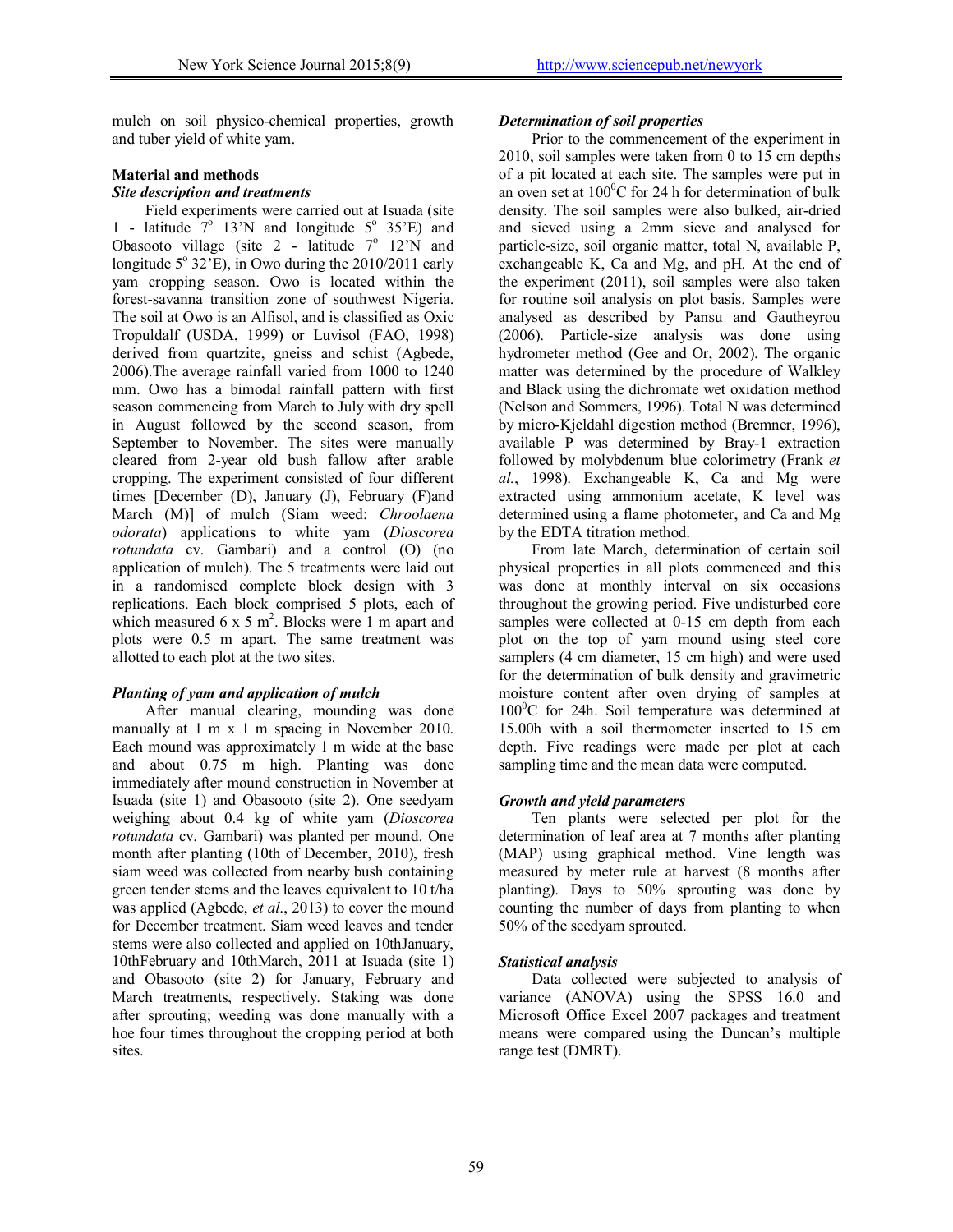# **Results**

# *Initial soil fertility status of the experimental sites*

Table 1 shows the results of the soil physical and chemical properties at site 1 (Isuada) and site 2 (Obasooto) before experimentation in 2010 and the critical values of soil nutrients in the ecological zone. The soils at both sites were slightly acidic, sandyloam in texture with fairly high bulk densities. Based on the critical levels for soils in the ecological zone in Nigeria (Akinrinde and Obigbesan, 2000), the soils at both sites were generally low in organic matter and essential nutrients (except for N at site 1 and Mg at site 2, which were adequate.

**Table 1. Soil physical and chemical properties of the experimental sites before cropping in 2010 and the critical values of soil nutrients according to Akinrinde and Obigbesan (2000)** 

| Property                          | Isuada (Site 1) | Obasooto (Site 2) | Critical values of soil nutrients according<br>to Akinrinde and Obigesan (2000) |
|-----------------------------------|-----------------|-------------------|---------------------------------------------------------------------------------|
| Sand $(\% )$                      | 68              | 67                |                                                                                 |
| Silt $(\%)$                       | 14              | 15                |                                                                                 |
| Clay (%)                          | 18              | 18                |                                                                                 |
| <b>Textural class</b>             | Sandyloam       | Sandyloam         |                                                                                 |
| Bulk density (Mg/m <sup>3</sup> ) | 1.33            | 1.35              |                                                                                 |
| Total porosity $(\%)$             | 49.8            | 50.9              |                                                                                 |
| pH (water)                        | 5.8             | 5.9               |                                                                                 |
| Organic matter $(\% )$            | 2.85            | 2.55              | 3.0                                                                             |
| Total N $(\%)$                    | 0.21            | 0.19              | 0.20                                                                            |
| Available P (mg/kg)               | 5.6             | 6.2               | 10.0                                                                            |
| Exchangeable K (cmol/kg)          | 0.12            | 0.11              | 0.15                                                                            |
| Exchangeable Ca(cmol/kg)          | 1.15            | 1.51              | 2.0                                                                             |
| Exchangeable Mg (cmol/kg)         | 0.39            | 0.50              | 0.40                                                                            |

#### *Effect of time of siam mulch application on soil bulk density, moisture content and temperature*

The effect of time of mulch application on soil bulk density, moisture content and temperature at site 1 (Isuada) and site 2 (Obasooto) are shown in Table 2, 3 and 4, respectively. Applications of mulch influenced bulk density significantly  $(p = 0.05)$ between mulched and unmulched plots (control). There were no significant differences in bulk densities between December, January, February and March mulch applications. Soil bulk density did not also change between the months of March and August (Table 2). Mulch applications also influenced soil moisture content significantly ( $p = 0.05$ ) between mulched and unmulched plots with mulched plots

having higher values (Table 3). In all the months of data taken from March to August and the mean soil moisture content increased significantly with mulch application. However, there were no significant differences between December and January, and February and March applications (Table 3).Time of mulch application also influenced soil temperature significantly  $(p = 0.05)$  between mulched and unmulched plots. Mulched plots had significantly lower ( $p = 0.05$ ) soil temperatures compared with unmulched plots (Table 4).Using the mean, there were no significant differences between mulch applied in December and January and between February and March, but there was a significant difference between mulch applied in December and March.

Table 2. Effect of time of siam weed mulch application on soil bulk density (Mg/m<sup>3</sup>) at site 1 and site 2 when **averaged across six sampling periods** 

| Treatment                       | March             | April            | May              | June             | July              | August           | Mean             |
|---------------------------------|-------------------|------------------|------------------|------------------|-------------------|------------------|------------------|
| No mulch/Control (O)            | 1.35a             | .35a             | .35a             | .35a             | 1.35a             | .35a             | .35a             |
| Mulch applied in December $(D)$ | 1.20b             | .20 <sub>b</sub> | .20 <sub>b</sub> | .20 <sub>b</sub> | 1.20b             | .20 <sub>b</sub> | .20 <sub>b</sub> |
| Mulch applied in January $(J)$  | 1.22 <sub>b</sub> | 1.22b            | .22 <sub>b</sub> | .22 <sub>b</sub> | 1.22 <sub>b</sub> | 1.22b            | 1.22b            |
| Mulch applied in February $(F)$ | 1.24b             | l.24b            | .24 <sub>b</sub> | .24 <sub>b</sub> | 1.24 <sub>b</sub> | .24b             | . .24b           |
| Mulch applied in March $(M)$    | 1.25b             | .25 <sub>b</sub> | .25 <sub>b</sub> | .25b             | 1.25b             | .25b             | .25b             |

Values followed by similar letters under the same column are not significantly different at  $p = 0.05$  according to Duncan's multiple range test (DMRT)

*Effect of time of siam weed mulch application on soil chemical properties* 

The effect of time of siam weed mulch application on soil chemical properties at site 1 and site 2 are shown in Table 5. Mulched plots significantly had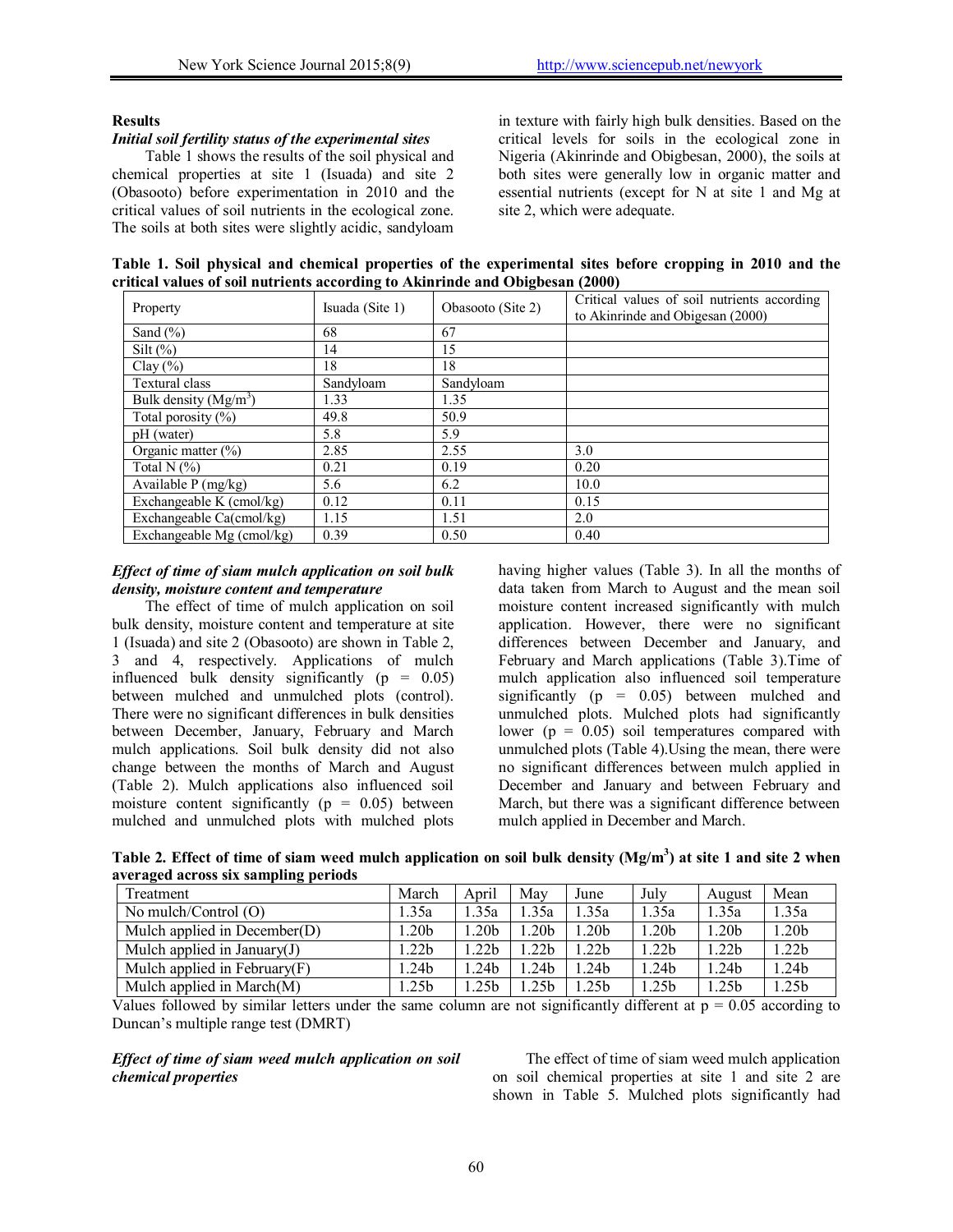higher ( $p = 0.05$ ) soil organic matter (SOM), N, P, K, Ca and Mg compared with unmulched plots. There were also significant differences between the times of mulch application with December having the highest values and March having the least. At both sites, the orders of decrease on soil chemical properties are: December>January>February>March>Control.

Therefore, mulch application in December increased the organic matter of the soil by 23.4% at site 1 and 34.9% at site 2 compared with mulch application in March.

**Table 3. Effect of time of siam weed mulch application on soil moisture content (%) at site 1 and site 2 when averaged across six sampling periods** 

| Treatment                       | March             | April  | May    | June   | July   | August | Mean  |
|---------------------------------|-------------------|--------|--------|--------|--------|--------|-------|
| No mulch/Control (O)            | . 1.4e            | 12.6e  | 13.1e  | 13.3e  | 12.9e  | 11.7e  | 12.6c |
| Mulch applied in December $(D)$ | 14.8a             | 13.2d  | 14.2d  | 14.4d  | 13.9d  | 13.5d  | 14.0b |
| Mulch applied in January $(J)$  | 13.4ab            | 13.9cd | 14.9cd | 15.2cd | 14.3cd | 14.2cd | 14.3b |
| Mulch applied in February $(F)$ | 12.6cd            | 14.9ab | 15.9ab | 16.3ab | 15.2ab | 15.6ab | 15.1a |
| Mulch applied in March $(M)$    | 12.1 <sub>d</sub> | 15.3a  | 16.9a  | 17.1a  | 16.1a  | 16.8a  | 15.7a |

Values followed by similar letters under the same column are not significantly different at  $p = 0.05$  according to Duncan's multiple range test (DMRT)

Table 4. Effect of time of siam weed mulch application on soil temperature (<sup>0</sup>C) at site 1 and site 2 when **averaged across six sampling periods** 

| Treatment                       | March             | April             | May    | June               | July               | August | Mean  |
|---------------------------------|-------------------|-------------------|--------|--------------------|--------------------|--------|-------|
| No mulch/Control $(O)$          | 35.1a             | 33.5a             | 31.3a  | 30.1a              | 30.3a              | 31.6a  | 32.0a |
| Mulch applied in December $(D)$ | 31.5b             | 29.1 <sub>b</sub> | 28.9b  | 27.7 <sub>b</sub>  | 27.9b              | 28.1b  | 28.8b |
| Mulch applied in January $(J)$  | 30.5 <sub>b</sub> | 28.6b             | 28.1b  | 27.1 <sub>b</sub>  | 27.0 <sub>b</sub>  | 27.8b  | 28.4b |
| Mulch applied in February $(F)$ | 29.1bc            | 27.3bc            | 27.5bc | 26.0 <sub>bc</sub> | 26.2 <sub>bc</sub> | 27.2bc | 27.2c |
| Mulch applied in March $(M)$    | 28.2c             | 26.1c             | 26.1c  | 25.1c              | 25.4c              | 26.1c  | 26.2c |

Values followed by similar letters under the same column are not significantly different at  $p = 0.05$  according to Duncan's multiple range test (DMRT)

| Treatment | <b>SOM</b>             |                   | N                 |                   |                  |        | K                  |                   | Ca                 |        | Mg                |                   |
|-----------|------------------------|-------------------|-------------------|-------------------|------------------|--------|--------------------|-------------------|--------------------|--------|-------------------|-------------------|
|           | (9/0)<br>$\frac{1}{2}$ |                   | (mg/kg)           |                   | $\text{cmol/kg}$ |        | $\text{(cmol/kg)}$ |                   | $\text{(cmol/kg)}$ |        |                   |                   |
|           | Site 1                 | Site 2            | Site 1            | Site 2            | Site 1           | Site 2 | Site 1             | Site 2            | Site 1             | Site 2 | Site 1            | Site 2            |
| $\Omega$  | 2.15e                  | 2.45e             | 0.17e             | 0.19e             | 4.8e             | 5.1e   | 0.11e              | 0.10e             | .09e               | 1.11e  | 0.42e             | 0.36e             |
| D         | 3.01a                  | 3.40a             | 0.27a             | 0.28a             | 9.6a             | 9.8a   | 0.18a              | 0.17a             | .75a               | .86a   | 0.76a             | 0.66a             |
|           | 2.90 <sub>b</sub>      | 3.10 <sub>b</sub> | 2.23 <sub>b</sub> | 0.25 <sub>b</sub> | 8.4b             | 8.6b   | 0.16 <sub>b</sub>  | 0.15 <sub>b</sub> | .63 <sub>b</sub>   | 1.70b  | 0.62 <sub>b</sub> | 0.54 <sub>b</sub> |
| F         | 2.60c                  | 2.79c             | 0.21c             | 0.23c             | 7.3c             | 7.0c   | 0.14c              | 0.13c             | .50c               | .58c   | 0.51c             | 0.43c             |
| M         | 2.44d                  | 2.52d             | 0.19d             | 0.21d             | 6.5d             | 5.9d   | 0.13d              | 0.12d             | .32d               | .37d   | 0.46d             | 0.31d             |

**Table 5. Effect of time of siam weed mulch application on soil chemical properties** 

Values followed by similar letters under the same column are not significantly different at  $p = 0.05$  according to Duncan's multiple range test (DMRT); O = control, no mulch application; D = December mulch application;  $J =$ January mulch application;  $F = Fe$  February mulch application;  $M =$  March mulch application.

# *Effect of time of siam weed mulch application on growth and yield of yam*

Data on the effect of time of siam weed mulch application on the growth and yield of yam are shown in Table 6. At both sites 1 and 2, application of mulch significantly increased ( $p = 0.05$ ) vine length, leaf area and tuber yield of yam compared with unmulched plots. However, unmulched plots had higher days to 50% sprouting compared with mulched plots. Among times of mulch application, December produced higher vine length, leaf area, tuber yield of yam and least days to 50% emergence/sprouting compared with January, February and March mulch applications, although the values of vine length, leaf area and tuber yield were not significantly different for December and January, and February and March mulch applications. The decreasing order of growth and yield of yam at both sites were  $D > J > F > M > 0$ . Mulch application in December(D) increased tuber yield of yam by 44.4% at site 1 and 47.4% at site 2 compared with the control (O). Similarly mulch application in December increased tuber yield of yam by 26.7% at site 1 and 23.2% at site 2 compared with March (M) application.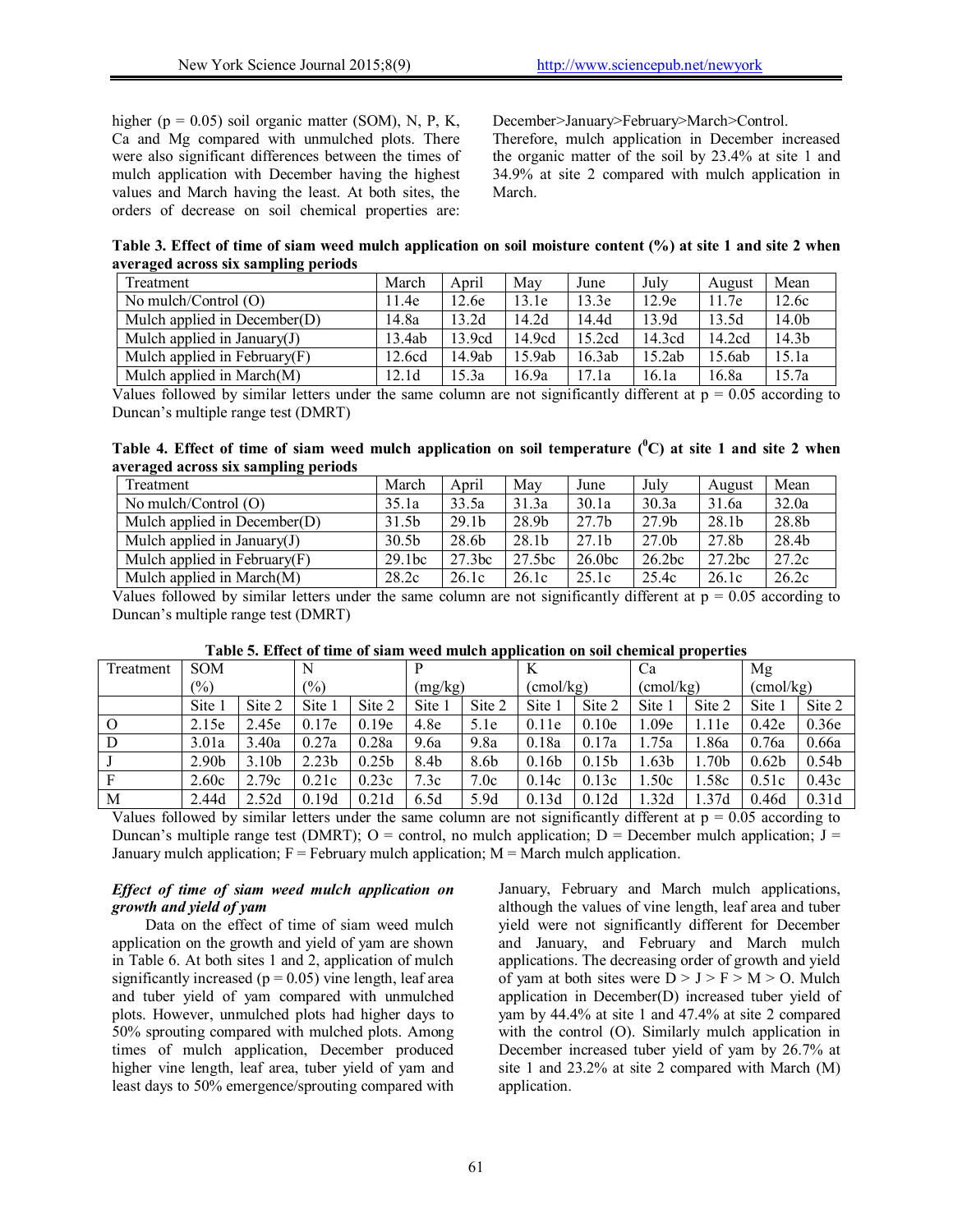| Treatment                       | Days of $50\%$ sprouting (DAP) |                  | Vine length $(m)$ |                   | Leaf area $(m2)$  |        | Tuber yield (t/ha) |                   |
|---------------------------------|--------------------------------|------------------|-------------------|-------------------|-------------------|--------|--------------------|-------------------|
|                                 | Site 1                         | Site 2           | Site 1            | Site 2            | Site 1            | Site 2 | Site 1             | Site 2            |
| No mulch/Control (O)            | 135a                           | 137a             | 2.90c             | 2.80c             | .90 <sub>e</sub>  | 1.76e  | 24.3e              | 22.8d             |
| Mulch applied in December $(D)$ | 72d                            | 74d              | 3.80a             | 3.84a             | 3.59ab            | 3.28ab | 35.1ab             | 33.6ab            |
| Mulch applied in January $(J)$  | 83c                            | 85c              | 3.70a             | 3.74a             | 3.41 <sub>b</sub> | 3.14b  | 34.8b              | 32.9 <sub>b</sub> |
| Mulch applied in February $(F)$ | 112b                           | 114 <sub>b</sub> | 3.21 <sub>b</sub> | 3.15 <sub>b</sub> | 2.78cd            | 2.50cd | 29.2cd             | 27.8c             |
| Mulch applied in March(M)       | 133a                           | 135a             | 3.16 <sub>b</sub> | 3.01bc            | 2.59d             | 2.41d  | 27.7d              | 27.2c             |

| Table 6. Effect of time of siam weed mulch application on the growth and yield of yam |  |  |
|---------------------------------------------------------------------------------------|--|--|
|---------------------------------------------------------------------------------------|--|--|

Values followed by similar letters under the same column are not significantly different at  $p = 0.05$  according to Duncan's multiple range test (DMRT); DAP= Days after planting

#### **Discussion**

#### *Effect of time of siam weed mulch application on soil bulk density, moisture content and temperature*

There was increased in soil moisture content, reduced bulk density and temperature in mulched plots compared with unmulched plots. The favourable temperature and moisture regime observed in mulched plots was similar to previous findings on mulching (Zaman and Choudhuri, 1995; Agele *et al*., 1999 and Agbede *et al*., 2013). This could be attributed to reduction of evaporation losses of the soil. In bare unmulched plots, there was increased soil moisture evaporation due to high soil temperature status. In a field study carried out to evaluate the effect of grass mulch on the soil and yield of maize and millet, Adeoye (1984), observed maximum temperature of  $38-43^{\circ}$ C at a soil depth of 5 cm in unmulched plots. Application of mulch at 5 t/ha reduced maximum temperature at 5 cm by  $7^{\circ}$ C and at 10 cm by  $4^{\circ}$ C. Mulches insulated and protected soil direct sunlight and prevented it from hard setting and toughness by controlling rates of evaporation (Tolk *et al*., 1999).Therefore, the soil that was covered by mulch remain cooler as compared to non-mulched soil because of minimal temperature change. The reduction in soil bulk density observed in mulched plots compared with unmulched plots (control) was due to increase in soil organic matter resulted from the degraded mulch materials. The organic matter should have stabilized soil structure thereby reducing bulk density and increasing water content. Favourable effects of residue mulching on soil organic matter, water retention and stability of aggregates have been reported for surface layer (Havlin *et al*., 1990 and Duiker and Lal, 1999). Therefore mulch increased soil moisture, organic matter contents leading to suitable environment for root penetration.

The significant difference of moisture content and temperature between December (D) and March (M) mulch applications could be adduced to the surface sealing of soils in March treatments due to long exposure before mulch application which caused reduction of rain infiltration (Adeoye, 1990). Thus a mulch layer increases soil moisture content and reduced temperature by increasing the capture of rain

water and by conserving the water which has been captured.

#### *Effect of time of siam weed mulch application on soil chemical properties*

Application of siam weed mulch to the soil at site 1 and site 2 increased SOM, N, P, K Ca and Mg compared with no application of mulch. The increase in soil SOM and nutrients attributed to siam weed mulch affirmed that these nutrients were released into the soil by decomposed mulch. Other workers (Akanbi and Ojeniyi, 2007; Awodun and Ojeniyi, 1998; Agbede *et al*., 2013) also proved that siam weed residue decomposed to enhance soil organic matter and nutrients. The increase in soil SOM and nutrients in mulched plots could also be adduced to possible reduction of nutrient losses by surface erosion and leaching to mulch application. The mulch material also helps to control weeds thereby reducing competition for nutrients. The difference in soil nutrient composition between December and March mulch applications could be due to total decomposition of mulch material (siam weed) to release nutrients in case of December application and partial decomposition in case of March application. Opara-Nadi and Lal (1987) reported that fresh shoots of siam weed mulch improved soil nutrient availability.

#### *Effect of time of siam weed mulch application on growth and yield of yam*

The significant influence of vine length, leaf area and tuber yield to siam weed mulch compared with no application could be due to reduced temperature and bulk density and increased availability of SOM, N, P, K Ca and Mg due to the mulch (Agbede *et al*., 2013) and increased availability of moisture. The improved soil moisture and reduced temperature could have enhanced root development possibly through greater soil moisture and nutrient uptake, which favoured vine length and leaf area development in mulched plots. Improved leaf area development could reduce evaporative loss and increase infiltration probably due to increased soil biological activities as a result of lower soil temperature were reported by Olasantan (1988) and Zaman and Choudhuri (1995). The mulched plots attained earlier days to 50% sprouting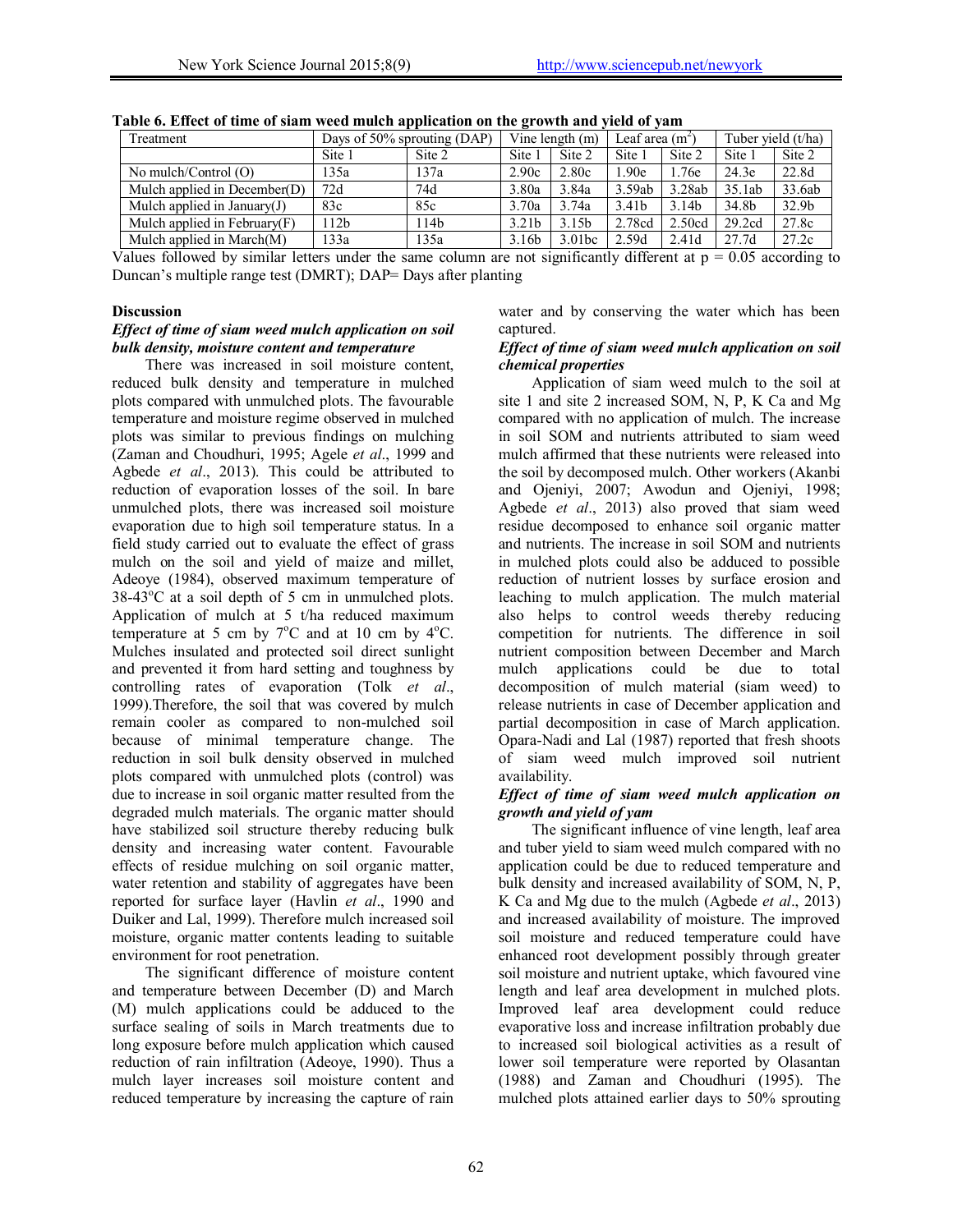compared with the unmulched plots. This could be attributed to the favourable soil moisture and temperature regimes available to the mulched plots during the critical period of rains cessation. Inyang (2005) and Gbadebor (2006) revealed that mulch materials improved the soil physico-chemical properties, suppressed soil temperature, reduced evaporation and increased the soil moisture, thereby creating enabling soil microclimatic conditions for early sprouting of yams. Other workers (Odjugo, 2008 and Olasantan, 1999) had earlier reported that the emergence and growth rate of yam seedlings were observed to be significantly earlier in mulched plots than unmulched plots.

The findings that December and January mulch applications produced better growth and yield compared to February and March mulch applications could be adduced to better release of SOM, N, P, K Ca and Mg by these treatments which are due to complete decomposition of the mulch materials compared with February and March applications. The higher yield produced by December and January mulch application could also be as a result of better soil and microclimatic conditions that brings about early sprouting (emergence) and early development of yam plot (Odjugo, 2008). The December and January mulch was now well decayed during the period of tuber formation thus allowing solar radiation to reach the mound and increase the soil temperature, a condition needed for the development of long and big yam tubers (Madu, 2003). Whereas, in the February and March applications, mulch was still on the mound surface preventing solar radiation from reaching the soil and preventing the needed microclimate for tuberization. Madu (2003) reported that most traditional farmers in West Africa normally remove mulch materials during tuber formation stage in yams.

# **Conclusion**

Results showed that mulch material in form of siam weed reduced soil temperature, bulk density, days to 50% sprouting and increased soil moisture content, SOM, N, P, K Ca and Mg, vine length, leaf area and tuber yield of yam compared with the control. Mulch application in December (D) also produced significantly higher tuber yield (average of 25% from both sites) compared with mulch application in March (M). Because mulch application in December is statistically similar to January (J) application in term of tuber yield, therefore either of the two is recommended for yam production.

# **References**

1. Adeoye, K.B. Influence of grass mulch on soil temperature, soil moisture and yield of maize and

gero millet on savanna zone soil. *Samaru Journal of Agricultural Research 1984;* 2: 87-98.

- 2. Adeoye, K.B.. Effect of amount of mulch and timing of mulch application on maize at Samaru,<br>Northern Nigeria. Samaru Journal of Samaru Journal of *Agricultural Research* 1990; 7: 57-66.
- 3. Agbede, T.M. Effect of tillage on soil properties and yam yield on an Alfisol in southwestern Nigeria*. Soil Tillage Research* 2006; 86, 1-6.
- 4. Agbede, T.M. and Adekiya, A.O. Effect of poultry manure on soil fertility, growth and yield of white yam and yellow yam. *University of Khartoum Journal of Agricultural Sciences* 2012; 20 (3): 286-303.
- 5. Agbede, T.M., Adekiya, A.O. and Ogeh, J.S. Effects of *Chromolaena* and*Tithonia* mulches on soil properties, leaf nutrient composition, growth and yam yield. *West African Journal of Applied Ecology* 2013; 21 (1): 15-29.
- 6. Agele, S.O. Iremiren, G.O. and Ojeniyi, S.O. Effect of plant density and mulching on the performance of late season tomato (*Lycopersicon esculentum* Mill), in southern Nigeria*. Journal of Agricultural Science* 1999; 134: 55-59.
- 7. Akanbi, S.O. and Ojeniyi, S.O. Effect of siam weed mulch on soil properties and performance of yam in southwest Nigeria. *Nigerian Journal of Soil Science* 2007; 17:120-125.
- 8. Akinrinde, E.A. and Obigbesan, G. O. Evaluation of the fertility status of selected soils for crop production in five ecological zones of Nigeria. Proceedings of the 26th Annual Conference of Soil Science Society of Nigeria, Ibadan, Nigeria. 2000; 279-288.
- 9. Awodun, M.A. and Ojeniyi, S.O. Use of weed mulches for improving soil fertility and maize performance. *Applied Tropical Agriculture* 1998;  $2:100-113$ .
- 10. Bremner, J.M. Nitrogen-total. In: Sparks, D.I. (Ed.), Methods of Soil Analysis. Part 3. Chemical Methods. 2nd Edition. SSSA Book Series No. 5. ASA and SSSA, Madison, WI, USA, 1996; 1085-1121.
- 11. Duiker, S.W. and Lal, R. Crop residue and tillage effects on carbon sequestration in a Luvisol in central Ohio. *Soil Tillage Research* 1999; 52: 73- 81.
- 12. Eruola, A.O., Bello, N.J., Ufoegbune, G.C. and Makinde, A.A. Effect of mulching on soil temperature and moisture regime on emergence, growth and yield of white yam in a tropical wetand-dry climate. *International Journal of Agriculture and Forestry* 2012; 2 (1): 93-100.
- 13. FAO. World reference base for soil resources. World Soil Resources Report 84. Food and